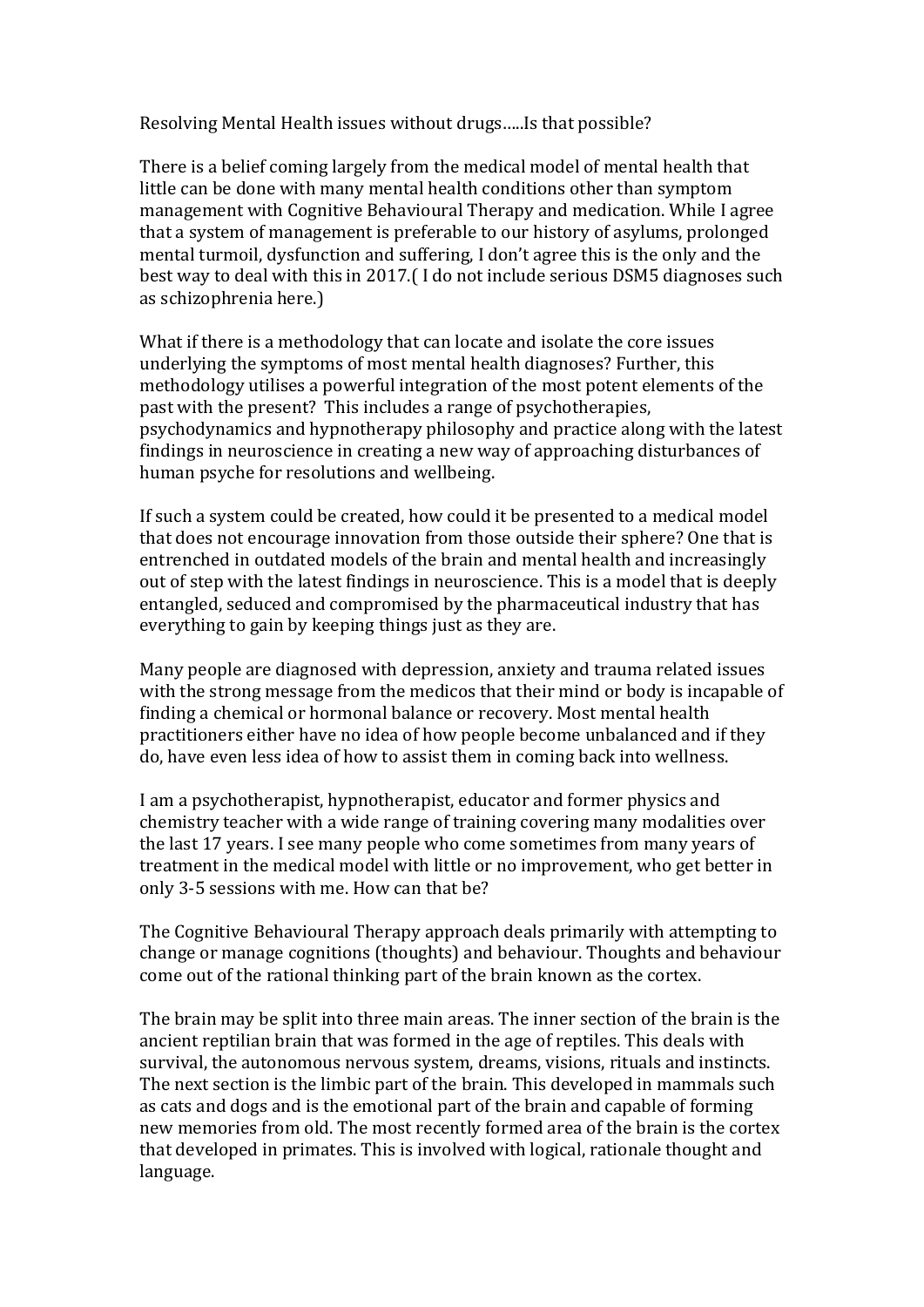Our brain is a living testament of our evolution.

Recent Neuro-brain science research shows that most disturbances occur at the level of the limbic or reptilian areas of the mind. This is probably why for such disturbances modalities such as Cognitive Behavioural Therapy are missing the mark and ineffective at providing treatment. Cognitive Behavioural Therapy attempts to deal with language and behaviour (cortex related areas of function) when the seat of many dysfunctions is far deeper, in the reptilian or limbic areas. This involves emotions, trauma and instincts.

Once we have some idea where specific dysfunctions originate it helps us find more appropriate healing process.

Fortunately neuroscience findings show that the brain is constantly rewiring itself and so has the capacity to heal.

I am fortunate in not being part of the medical model, in that I an not conditioned by or bound by loyalty to traditional medical thinking in terms of mental health. I am free to find what works with the range of issues and levels of trauma that people present to me in my practice. Over time I have developed a new way of working.

I am the founder of Emotional Mind Integration (EMI)

EMI views individuals as a range of Emotional Mind States. The EMI modality is designed with procedures to locate and isolate disturbed emotional mind states, find resolutions and healing pathways to assist in self-healing prior to integration of the resolved state into the greater personality.

EMI presents a new understanding of trauma, how it is formed and how it may be resolved without retraumatisation and in a relatively short period of time.

Emotional Mind Integration is a Neuro-trance-psychotherapy that is an integration of much from the past and neuroscience in the present, coming from a philosophy that includes the Givens of human consciousness and an understanding of how love flows and what needs to take place for resolution to be received by the psyche, body and soul.

The EMI modality uses a light trance state to locate issues or traumas at their core, provide appropriate resolution and emotional release processes as well as healing pathways and integration within one session.

As with other big movements I am creating a movement from the ground upwards knowing that the traditional medical model of mental health underpinned by the lucrative pharmaceutical industry, is closed to innovation that challenges the status quo.